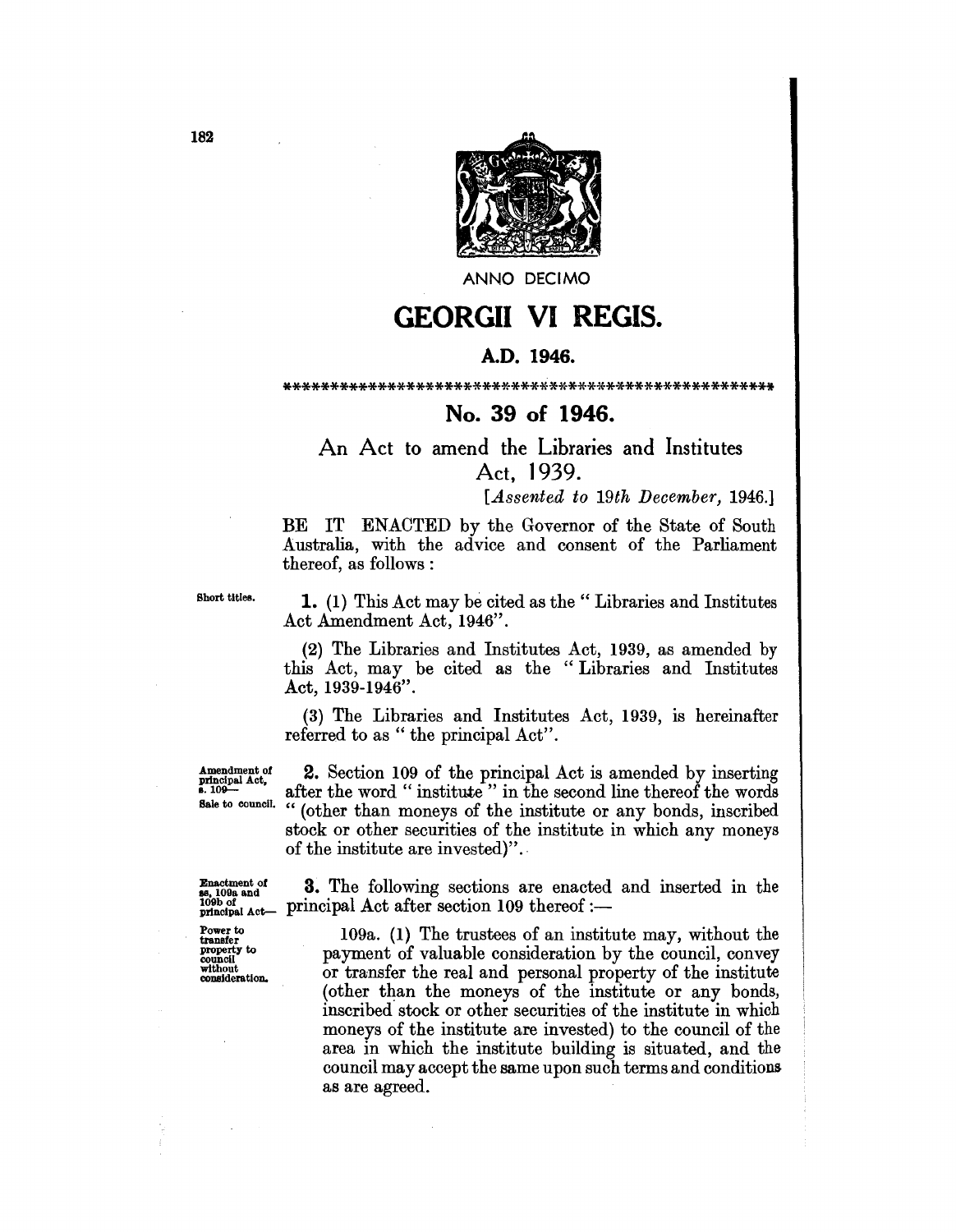(2) No such conveyance or transfer shall be made unless-

- (a) a resolution approving thereof has been carried at a general meeting of the members of the institute called to consider the matter, and has been confirmed at a subsequent general meeting of members held not less than seven days nor more than one month after the date of the aforementioned meeting and called for the purpose of considering the confirmation of the resolution ;
- (b) a report in writing by the council of the association in favour of the conveyance or transfer has been submitted to the Minister; and
- (c) the Minister has, after the receipt of the report, consented to the conveyance or transfer by notice in writing.

109b. (1) If the real and personal property of any Power to pay institute has been conveyed or transferred to a council  $\frac{1}{\text{count of}}$  outlies to pursuant to section 109 or section 109a, the trustees of the institute may from time to time pay over to the council any moneys of the institute or assign to the council any of the bonds, inscribed stock, or other securities of the institute upon such conditions as are agreed upon for the use thereof by the council for the benefit of the institute.

(2) No such moneys shall be paid over or bonds, inscribed stock or securities assigned as aforesaid unless-

- (a) a resolution approving the transaction has been carried at a general meeting of the members of institute called to consider the matter, and has . been confirmed at a subsequent general meeting of members held not less than seven days nor more than one month after the date of the aforementioned meeting and called for the purpose of considering the confirmation of the resolution;
- (b) the council of the association is satisfied that the transaction will be to the benefit of the institute and a report in writing by the council of the association in favour of the transaction has been submitted to the Minister; and
- (c) the Minister has, after the receipt of the report, consented to the transaction by notice in writing.